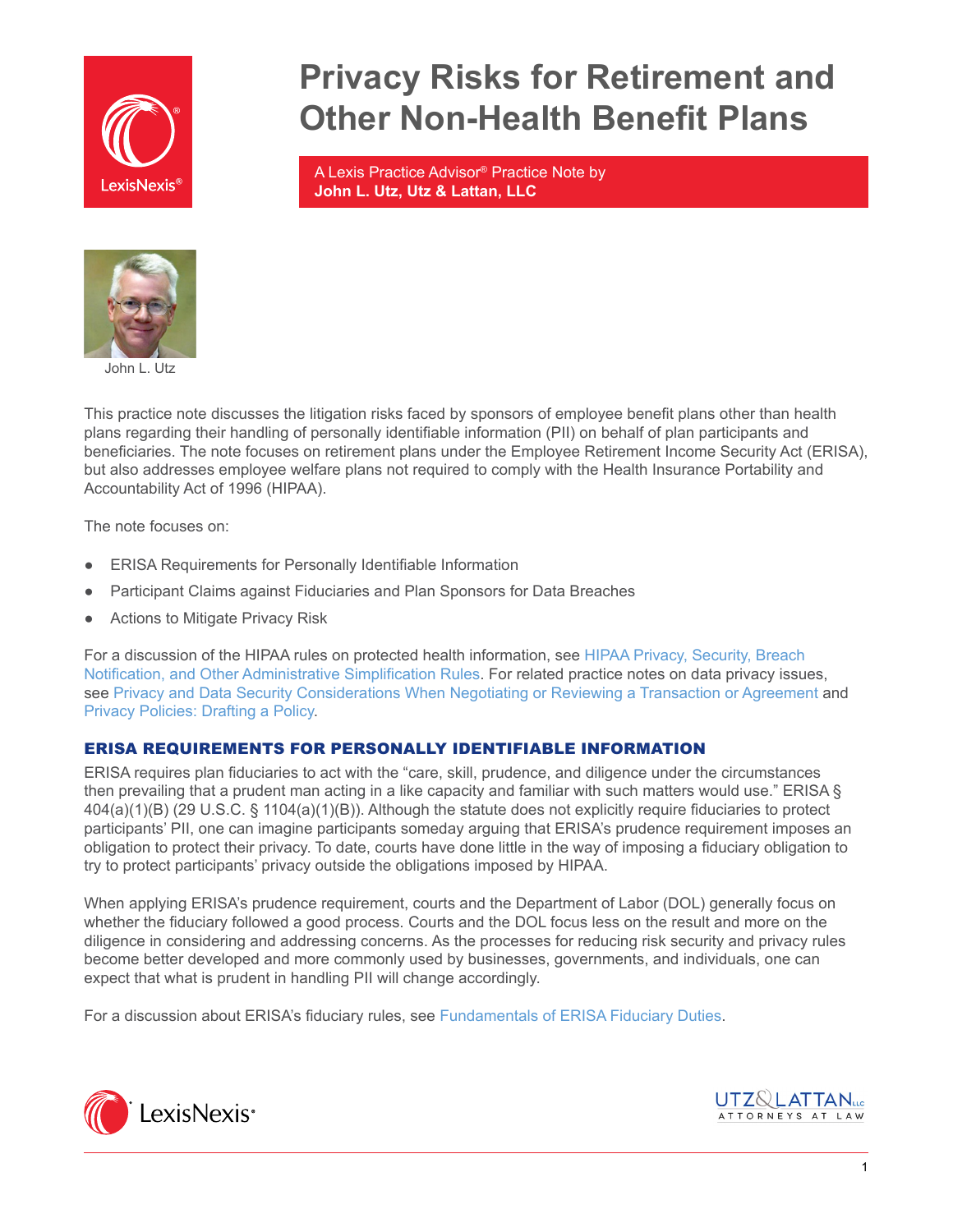## Personally Identifiable Information

HIPAA defines protected health information (PHI) for plans subject to that statute. See 45 C.F.R. § 160.103. For plans not subject to HIPAA, plan fiduciaries may look elsewhere for a working definition of PII. One definition of PII comes from the Office of Management and Budget (OMB):

[I]nformation which can be used to distinguish or trace an individual's identity, such as their name, social security number, biometric records, etc. alone, or when combined with other personal or identifying information which is linked or linkable to a specific individual, such as date and place of birth, mother's maiden name, etc.

[Office of Management and Budget Memorandum M-07-16 "Safeguarding Against and Responding to the Breach](https://www.cippguide.org/2010/05/04/omb-memorandum-07-16-safeguarding-against-and-responding-to-the-breach-of-personally-identifiable-information/)  [of Personally Identifiable Information."](https://www.cippguide.org/2010/05/04/omb-memorandum-07-16-safeguarding-against-and-responding-to-the-breach-of-personally-identifiable-information/)

PII typically includes other information that is linked to the individual, such as:

- Email addresses
- Credit card information
- **Bank account information**

## Notable Security Breaches

While courts do not yet seem to hold fiduciaries to a high standard regarding data privacy, what is prudent inevitably changes with time. As security breaches become increasingly routine, and therefore more a part of the consciousness of the public—and, perhaps more important, the consciousness of judges—the standards for prudent protection of PII may become stricter.

While the increased frequency and severity of security breaches may lead to a heightened obligation to protect PII, it could also reasonably lead fiduciaries to conclude that it will be virtually impossible to assure that no security breach will occur or that PII will not be misused. The National Security Agency (NSA), which describes itself as "the world leader in cryptology" has itself been hacked. That breach not only suggests that benefit plan fiduciaries cannot assure complete data security, the hacking tools stolen from the NSA may actually increase the threat to benefit plans.

Besides the NSA breach:

- A hack of the Central Intelligence Agency (CIA) in 2017 exposed both secret documents and the CIA's own hacking tools.
- A breach of the Securities Exchange Commission's (SEC's) computer system in 2016 exposed that PII was hacked in 2016.

Security breaches have extended to private entities as well, including:

- Yahoo (affecting the information of all 3 billion of its customers)
- Deloitte and J.P. Morgan Chase & Co. (which compromised the accounts of 76 million households and 7 million small businesses) –and–
- Equifax Inc. (which may have exposed sensitive information of over 140 million Americans, including PII)



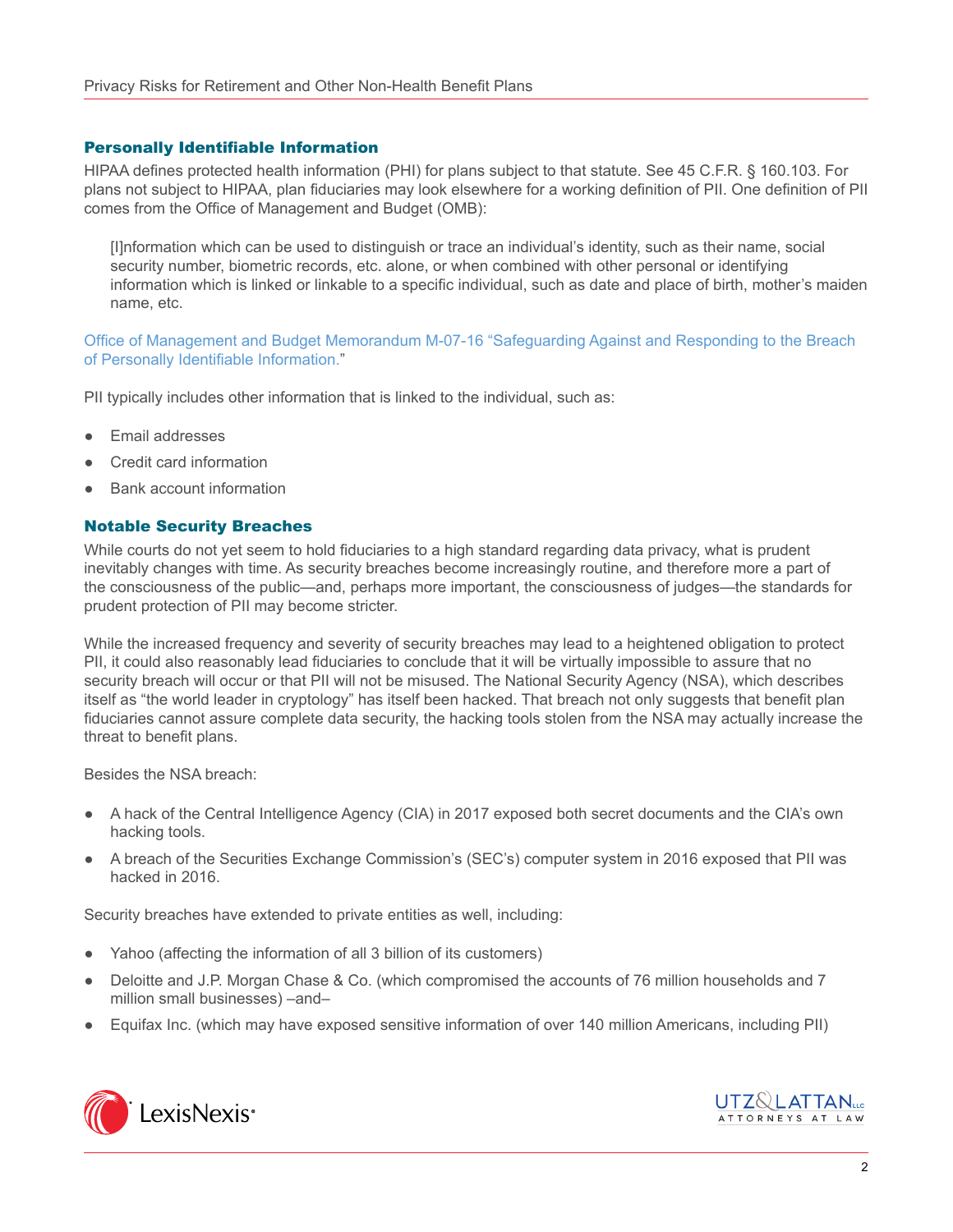The Deloitte hack compromised a server that contained emails from clients including not only some of the world's largest multinational businesses, but also the United Nations and the U.S. Departments of State, Energy, Homeland Security, and Defense. The Equifax hack affected nearly 40% of the U.S. population.

## PARTICIPANT CLAIMS AGAINST FIDUCIARIES AND PLAN SPONSORS FOR DATA BREACHES

ERISA does not explicitly require plan fiduciaries to take special action to protect PII. But ERISA requires fiduciaries to act with the "care, skill, prudence, and diligence under the circumstances then prevailing that a prudent man acting in a like capacity and familiar with such matters would use." ERISA § 404(a)(1)(B) (29 U.S.C. § 1104(a)(1)(B)). Besides arguing that a privacy breach was a consequence of a fiduciary's failure to meet this standard, there are many state law claims a participant might assert if a privacy breach occurs, as described below in the section titled "Participant State Law Claims."

## Is There an Injury-in-Fact?

Given the breaches described earlier, fiduciaries and plan sponsors might reasonably wonder whether there is any point in trying to improve plan data security. And, relatedly, they might question whether participants or others seeking to hold fiduciaries liable can argue that the fiduciaries' actions or failure to act were the proximate cause of any participant injury. A fiduciary might argue that any injury claimed by a participant whose PII was compromised was just as likely to have resulted from some other (non-ERISA plan) breach of his or her information.

A fiduciary defendant might argue that, absent a participant's ability to identify a trail from the breach of plan information to the harm the participant suffered, the participant can't establish that he or she suffered an injury as required to sue. The argument would be that to sue in federal court the participant must have an injury-in-fact within the meaning of Article III of the Constitution, and must also have suffered an injury to have recourse under ERISA. See, e.g., Lee v. Verizon Communications, Inc., 837 F.3d 523 (5th Cir. 2016); Thole v. U.S. Bank, N.A., 873 F.3d 617 (8th Cir. 2017). And even if state claims may proceed in state court—for example, where complete preemption is inapplicable and state law claims are similarly not preempted by ERISA—it may be difficult to demonstrate losses or damages on which a participant could collect.

However, at least one court has rejected the defense that the ubiquity of security breaches precludes plan participants from establishing they have been harmed by a plan-related breach. Specifically, in *In re Anthem, Inc. Data Breach Litigation,* the court considered defendants' argument that the plaintiffs had not sufficiently pleaded damages for loss of value of PII. 2016 U.S. Dist. LEXIS 70594 (N.D. Cal. 2016). A 2015 cyberattack on Anthem's databases resulted in the theft of information relating to about 79 million people. The information taken may have included names, dates of birth, social security numbers, health care ID numbers, home addresses, email addresses, and employment information, including employment data. While this note focuses on risks to non-health plans, and the *Anthem* case involves a health plan, the legal analysis as to whether a participant is damaged by a privacy breach should generally be the same regarding all types of benefit plans. For reference to the settlement terms of the *In re Anthem, Inc. Data Breach Litigation case,* see [FAQs, Anthem Data Breach](http://www.databreach-settlement.com/Home/FAQ).

Prior to the *Anthem* case settling in 2017, the district court addressed whether participants had adequately pleaded that they had been damaged. The court concluded that the plaintiffs had sufficiently pleaded damages, citing Ninth Circuit case law in which plaintiffs sufficiently pleaded economic injury by claiming "that the[ir] PII was stolen and posted on file-sharing websites for identity thieves to download." Corona v. Sony Pictures Entertainment, Inc., 2015 U.S. Dist. LEXIS 85865 (C.D. Cal. 2015).



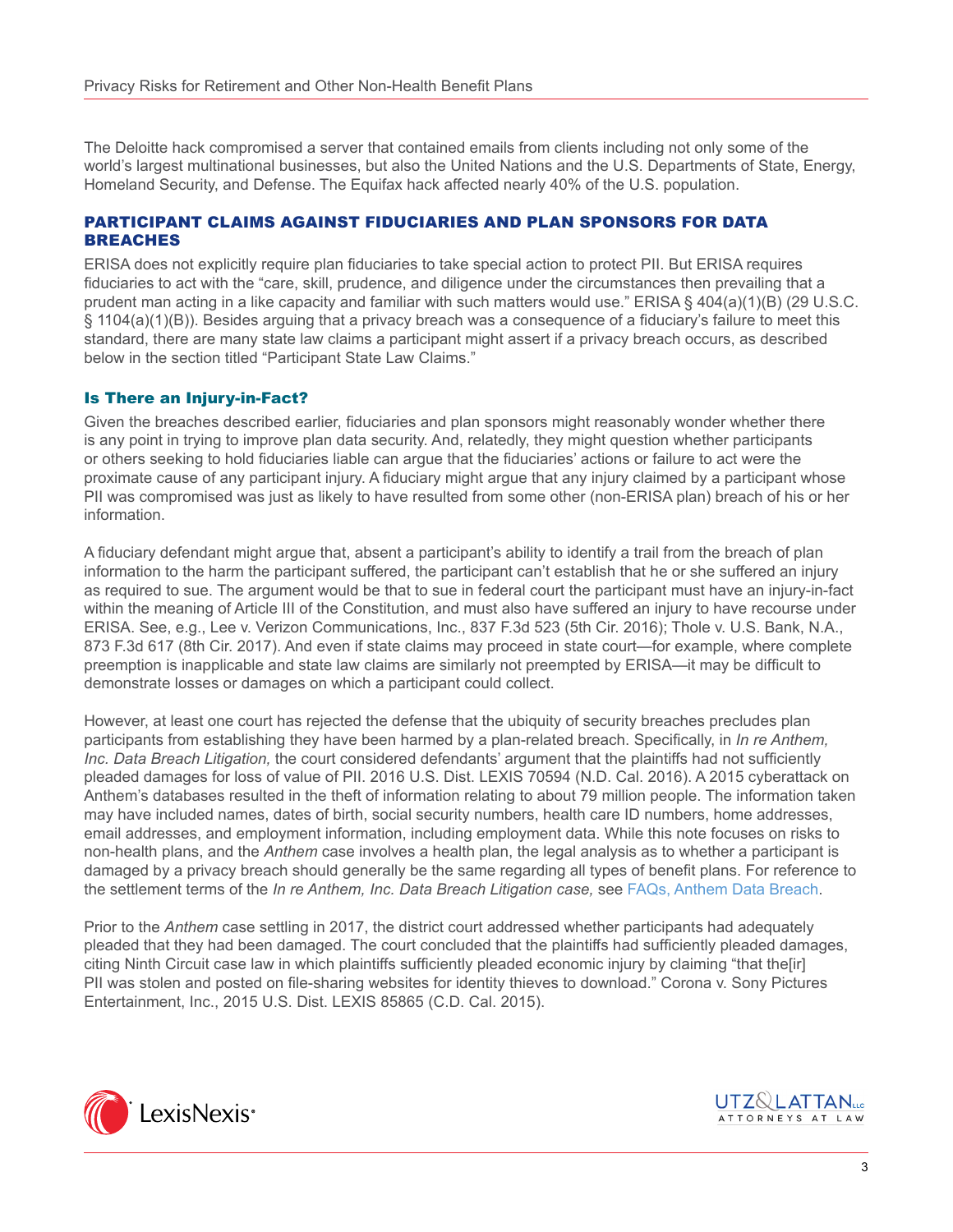The *Anthem* court rejected defendants' argument that plaintiffs plead both that there was a market for their PII and that they somehow also intended to sell their own PII. Instead, the court said, plaintiffs can meet their pleading requirement by alleging there was either an economic market for their PII or that it would be harder to sell their own PII, but need not plead both. But, even if both requirements applied, the court said the plaintiffs' complaint would have been adequate. That is because the complaint asserted that the plaintiffs' PII "is such a valuable commodity to identity thieves that once the information has been compromised, criminals often trade the information on the cyber black-market for years." 2016 U.S. Dist. LEXIS 70594 at 130.

# Article III Standing

One court rejected privacy claims based on the theft of private information because the claims failed to establish standing under Article III of the U.S. Constitution. To have Article III standing, the threat must be imminent, which means it must not be "too speculative" and must be "certainly impending." E.g., Curry v. Regents of the Univ., 167 F.3d 420 (8th Cir. 1999). Although in a non-ERISA case, the District Court for the Western District of Missouri found an individual's claims on the risk of future identity theft too speculative to afford Article III standing. Cox v. Valley Hope Ass'n., 2016 U.S. DIST. Lexis 119663 (W.D. Mo. 2016). There, the court addressed privacy claims relating to the theft of a laptop computer owned by a drug and alcohol treatment center. The laptop contained private treatment and identification information for over 50,000 patients. The laptop was secured with a password, but the information stored on the device was not encrypted. The treatment center sent letters to patients informing them of the theft. In a putative class action, the plaintiff argued that he had "suffered damages, including and without limitation, loss of privacy, confidentiality, embarrassment, humiliation, loss of income, [and] loss of enjoyment of life." Id. n.1. But the plaintiff offered little more by way of explanation, and no facts suggesting that his privacy was actually invaded, that he actually suffered embarrassment or humiliation, or that he spent any monies because of the laptop theft. The alleged injuries were, therefore, conclusory, and as a consequence, inadequate.

For further discussion of standing in ERISA actions, see The Law of Life and Health Insurance § 1A.04, paragraph [4].

## Participant State Law Claims

The risk to retirement and other non-health plan fiduciaries (that is, to fiduciaries of plans not subject to HIPAA) is not just the concern about ERISA's fiduciary duty of prudence. There are also a multitude of state law causes of action that could bite fiduciaries. Each of the 50 states has a privacy law. But most are not comprehensive in scope. Every state imposes notification requirements if a security breach occurs. The District of Columbia, Guam, Puerto Rico, and the Virgin Islands also have some form of notice requirement. Most of these breach notification laws, however, are enforced by the state attorney general and do not provide for a private right of action. For a state-by-state chart detailing state data breach notification laws, see [Data Breach Notification Enforcement and](https://advance.lexis.com/open/document/lpadocument/?pdmfid=1000522&crid=07fd9450-a0e7-447d-9ea9-c404a8b9ace0&pddocfullpath=%2Fshared%2Fdocument%2Fanalytical-materials%2Furn%3AcontentItem%3A5RVC-NRV1-F2F4-G1Y5-00000-00&pddocid=urn%3AcontentItem%3A5RVC-NRV1-F2F4-G1Y5-00000-00&pdcontentcomponentid=126220&pdteaserkey=sr0&pditab=allpods&ecomp=-vtg&earg=sr0&prid=0513cb73-970a-47af-b62d-82b177a41a72)  [Penalties State Laws Chart.](https://advance.lexis.com/open/document/lpadocument/?pdmfid=1000522&crid=07fd9450-a0e7-447d-9ea9-c404a8b9ace0&pddocfullpath=%2Fshared%2Fdocument%2Fanalytical-materials%2Furn%3AcontentItem%3A5RVC-NRV1-F2F4-G1Y5-00000-00&pddocid=urn%3AcontentItem%3A5RVC-NRV1-F2F4-G1Y5-00000-00&pdcontentcomponentid=126220&pdteaserkey=sr0&pditab=allpods&ecomp=-vtg&earg=sr0&prid=0513cb73-970a-47af-b62d-82b177a41a72)

At least 32 states and Puerto Rico have laws requiring that PII be destroyed, disposed of, or otherwise made unreadable or undecipherable, once the PII is no longer to be retained. Of concern greater than the breach notification and data disposal statutes, at least 13 states impose requirements for the maintenance of reasonable security procedures and practices in connection with personal information for the state's residents. And several states have legislation restricting the use of social security numbers, which are still utilized in the administration of some retirement plans.



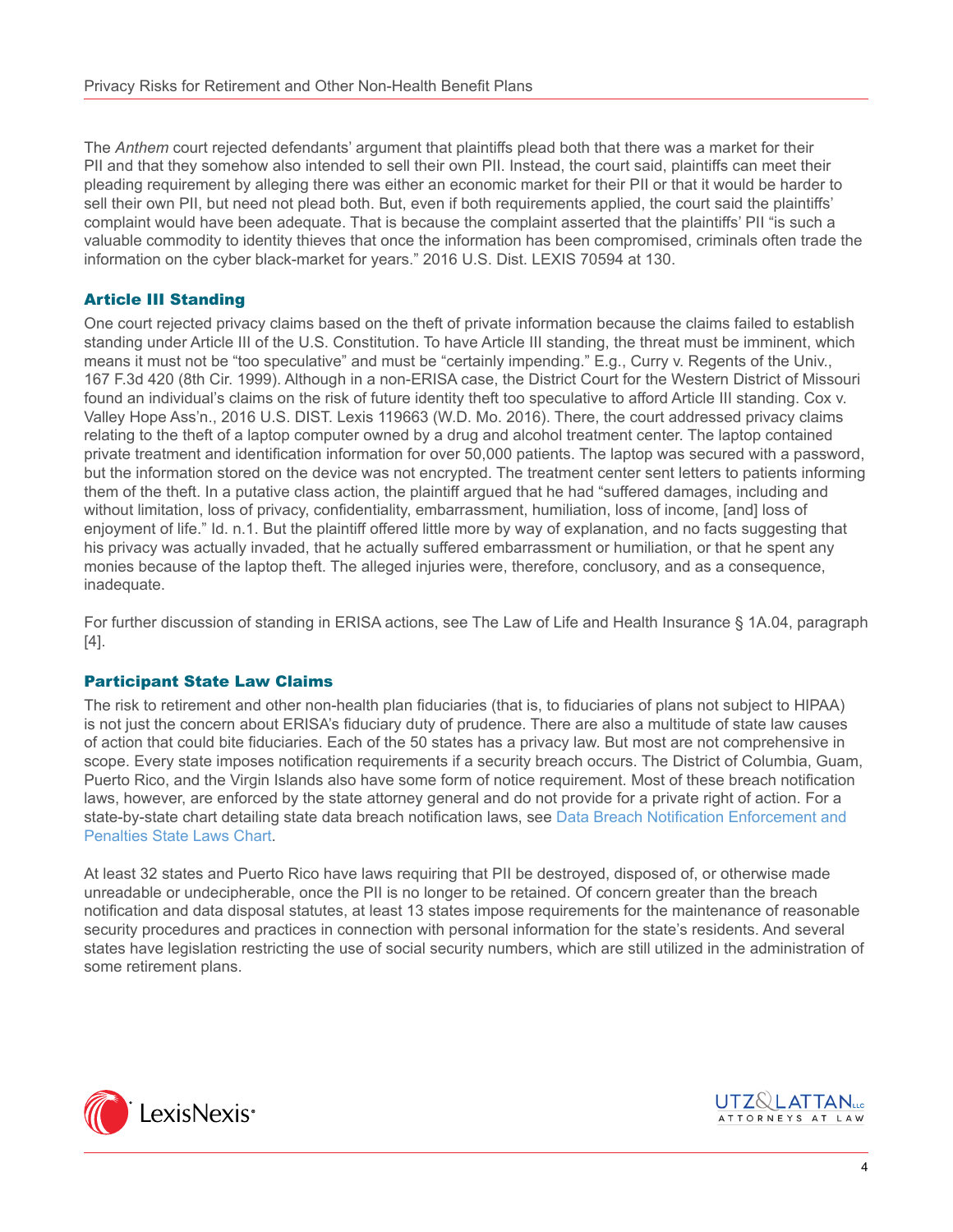Perhaps more concerning than the state statutes noted above are state common law causes of action, such as state privacy, negligence, implied contract (to keep information private and secure), covenant of good faith and fair dealing, and unjust enrichment common law claims. Also of concern are potential claims under broad state unfair or deceptive business practices acts.

## Preemption of State Law Claims

While ERISA frequently preempts state law claims, the modest case law on privacy breaches and PII matters is split on preemption. The preemption argument is strongest where the security breach or misuse of private information occurs in a function central to the administration of a benefit plan.

- **ERISA preemption**. The Sixth Circuit appears to have been the first circuit to take up this question, although its decision seems to be in the minority. In re General Motors Corp., 3 F.3d 980 (6th Cir. 1993). There, the Sixth Circuit held that ERISA preempted state law claims relating to a failure to keep employee assistance plan information confidential. The court's sparse analysis noted that the claims were preempted even though the plaintiff did not seek to be made whole by receiving an award of the type of benefit the employee assistance program was designed to provide. The plaintiff was asking for something different (or more) than benefits under the plan, yet the claims were still preempted.
- **No ERISA preemption**. In cases decided by the Fourth and Ninth Circuits, by contrast, participant state law claims were not preempted by ERISA where the complaints concerned activity that was not core to the administration of a benefit plan.
	- o In *Darcangelo v. Verizon Communications., Inc.*, the Fourth Circuit refused to dismiss on ERISA preemption grounds certain state law claims brought by a disability benefit plan participant against her employer and the administrator of the disability plan. 292 F.3d 181 (4th Cir. 2002). In doing so, the court concluded that the key question was whether the administrator obtained the plaintiff's medical information either while processing the plaintiff's benefits claim or while performing any of its administrative duties under the plan. If so, the Fourth Circuit said, ERISA would preempt the state law claims. But if instead the administrator was not performing any of its duties as plan administrator, but obtained the information solely to assist the employer in establishing that the plaintiff threatened her coworkers, the state law claims would not be preempted.
	- o In *Dishman v. UNUM Life Ins. Co. of America*, the Ninth Circuit held that ERISA did not preempt a state law claim even though the claim had a relationship to plan administration. 269 F.3d 974 (9th Cir. 2001). In so holding, the court quoted the Supreme Court, saying ERISA preemption does not occur "if the state law has only a tenuous, remote, or peripheral connection with covered plans, as is the case with many laws of general applicability." 269 F.3d at 984 (quoting New York Conference of Blue Cross & Blue Shield Plans v. Travelers Insurance Co., 514 U.S. 645, 661 (1995)). That the complained-of conduct in *Dishman* allegedly occurred during the insurer's administration of a plan did not create a relationship sufficient to warrant preemption. The Ninth Circuit was "certain that the objective of Congress in crafting [ERISA preemption provision] was not to provide ERISA administrators with blanket immunity from garden variety torts which only peripherally impact daily plan administration."

## "Reference to" versus "Connection with" State Law Analyses

In the *Anthem* case noted earlier, the court held that California contract law claims were not preempted. 2016 U.S. Dist. Lexis 70594. In its preemption analysis for the breach of contract claim, the district court looked to the Supreme Court's decision in *Gobeille v. Liberty Mutual Insurance Co.,* where the Supreme Court noted:



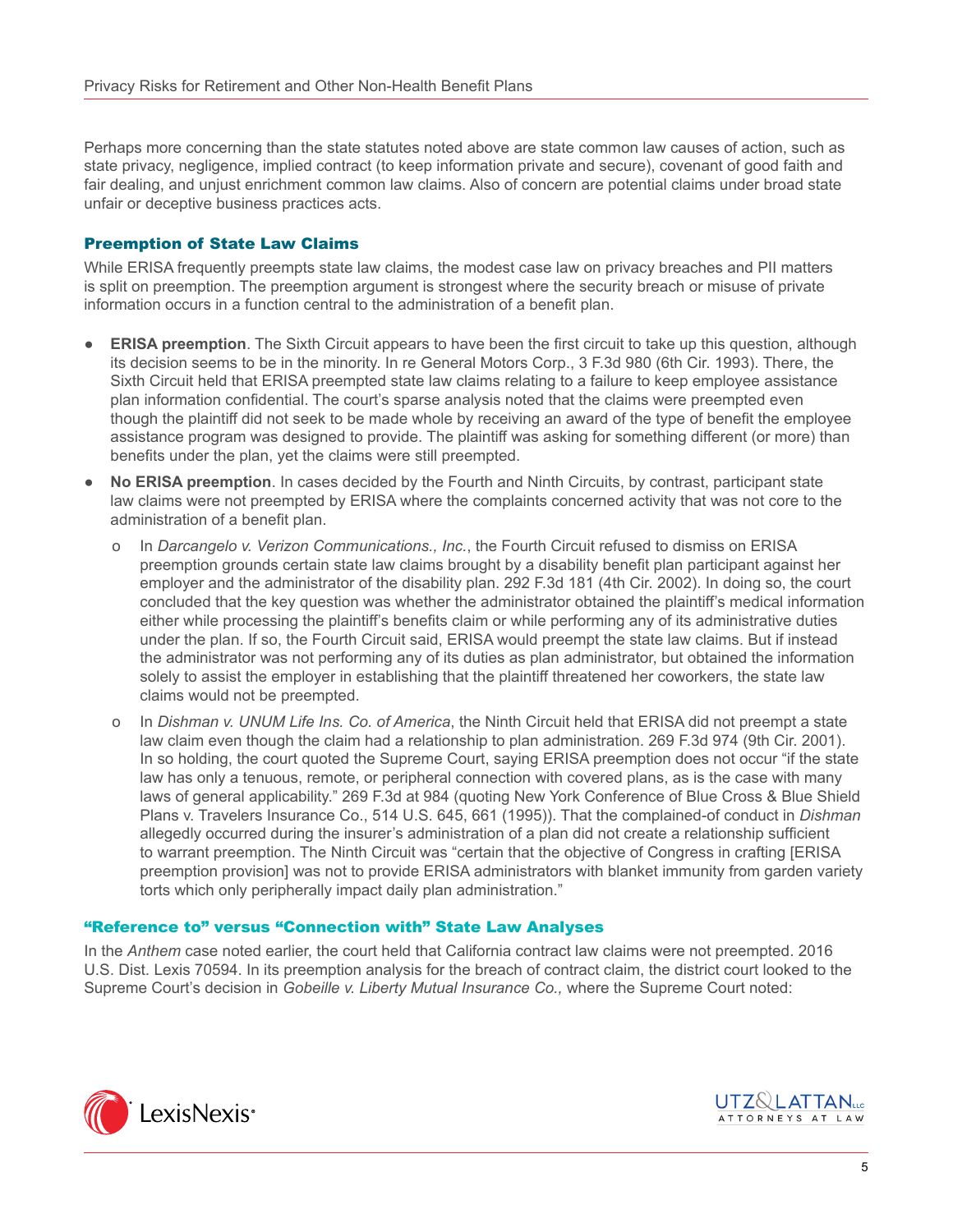[The Supreme Court's] case law to date has described two categories of state laws that ERISA [expressly] pre-empts. First, ERISA pre-empts a state law that has a "reference to" ERISA plans. To be more precise, where a State's law acts immediately and exclusively upon ERISA plans or where the existence of ERISA plans is essential to the law's operation, that "reference" will result in pre-emption. Second, ERISA pre-empts a state law that has an impermissible "connection with" ERISA plans, meaning a state law that governs a central matter of plan administration or interferes with nationally uniform plan administration.

136 S. Ct. 936, 943 (2016) (Internal quotation marks and ellipses omitted).

In the quote above, the Supreme Court described two types of preempted state laws. One has a "reference to" ERISA plans. The second has a "connection with" ERISA plans. As to the "reference to" category of preempted states laws, neither the plaintiffs' California contract law claims, nor their New York unjust enrichment law claims or New York deceptive business practice claims involved state laws that "act[ed] exclusively upon ERISA plans," nor was "the existence of ERISA plans . . . essential to [those state laws'] operation." Gobeille, 136 S. Ct. at 942. Instead, they were "laws of general application, and [did] not focus exclusively (or, for that matter, even primarily) on ERISA plan administration." As such, they were not preempted by reason of a "reference to" ERISA plans.

As to the "connection with" category of preempted laws, the district court in *Anthem* said the analysis was tougher, but the state breach of contract, unjust enrichment, and deceptive business practices claims nonetheless did not have a "connection with" ERISA plans. In contrast to the claims under consideration by the court—which related to data privacy, not benefit payments—ERISA preempts state laws having a connection with ERISA plans by "mandat[ing] employee benefit structures or their administration." 2016 U.S. Dist. Lexis 70594, at \*235 (citing *Travelers* and *Dishman*). So, for example, if a "statute governs the payment of benefits, a central matter of plan administration," it will be preempted. Explaining the types of laws having a connection with ERISA plans, the court quoted from the Second Circuit's decision in Gerosa v. Savasta & Co., 329 F.3d 317 (2d Cir. 2003), saying "state laws that . . . tend to control or supersede central ERISA functions—such as state laws affecting the determination of eligibility for benefits, amounts of benefits, or means of securing unpaid benefits—have typically been found to be preempted." 2016 U.S. Dist. Lexis 70594, at \*236.

The conclusion the district court took from the preemption case law is that "laws that implicate the administration of ERISA benefits are subject to express preemption, and laws that do not are not preempted." Id. Because the court concluded that the *Anthem* claims were not for ERISA benefits, but were instead claims relating to data privacy, those claims did not implicate ERISA benefits. So, the claims did not relate to the administration of benefits. As the court put it, there is no suggestion in ERISA that "protecting customer PII should be considered an ERISA benefit." 2016 U.S. Dist. Lexis 70594, at 229. Benefits, in the health plan context, instead concern payments for healthcare-related services. The court found support for this conclusion in *Wurtz v. Rawlings Co.,* where the Second Circuit held that tort damages a plaintiff suffered in an automobile accident, which might overlap or supplement medical benefits the plaintiff received, should not be considered benefits for purposes of ERISA. 761 F.3d 232 (2d Cir. 2014). In *Anthem*, the plaintiffs did not make a claim for the payment of medical or healthcare expenses. They instead alleged that the defendants violated certain privacy obligations, "a legal area where ERISA is silent."

The court preceded its preemption analysis with the assertion that "no circuit court has ever applied ERISA preemption—express or complete—to preclude a plaintiff from moving forward with state law claims arising out of a data breach." Therefore, the defendants were asking the court to "break new ground" to find that the general "presumption against preemption" is overcome in a field where it has never been applied. The court declined, and did not dismiss the state law claims as preempted. 2016 U.S. Dist. Lexis 70594, at \*227.



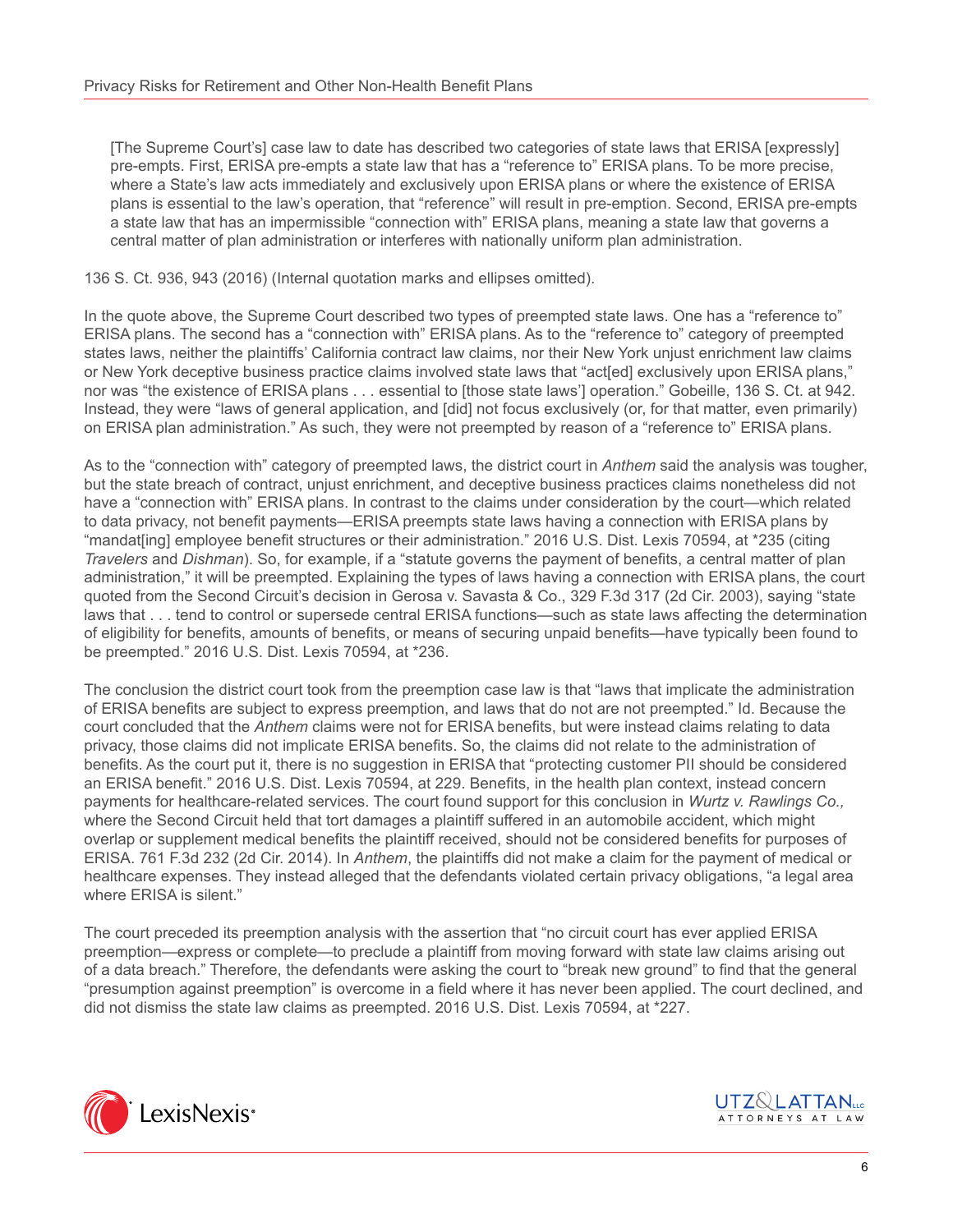## Additional ERISA Preemption Case

If the court in *Anthem* is right, the preemption question becomes one of whether the laws implicate the administration of benefit plans. Clever pleading should not, however, save a claim that should, in fact, preempted. For example, in Hogan v. Jacobson, 823 F.3d 872 (6th Cir. 2016), where the Sixth Circuit held that a disability benefit plan participant's negligence per se claim against nurses—relating to the nurses' processing of a benefit claim—was preempted. It was preempted even though it was plead as a state law negligence claim related to the nurses' activities. That is because the claim was, in reality, a claim for ERISA benefits. The alleged negligence related to the negligent processing and denial of the participant's disability benefit claim, which arose solely from a plan subject to ERISA. The court contrasted the plaintiff's claims with those where there is a "truly independent state law tort claim" brought between parties that "happen also to have an ERISA-based relationship." The Sixth Circuit cited as examples of the latter both *Darcangelo* and *Dishman* above.

In *In re Premera Blue Cross Customer Data Security Breach Litigation*, the court held that state statutory and common law claims were not preempted by ERISA. 2017 U.S. Dist. LEXIS 18322 (D. Or. 2017). Although this was the same result as in *Anthem*, the court diverged from the *Anthem* court's analysis. Looking in part to the Ninth Circuit's decision in *Dishman*, the court found that "although there is some relationship between data security and the administration of Plaintiffs' ERISA plans, it is not enough to overcome the presumption against preemption of state law." 2017 U.S. Dist. LEXIS 18322, at \*66. Here, the plaintiffs had sufficiently alleged an "independent legal duty separate from the ERISA plan" implicated by the defendant's alleged action. Consequently, complete preemption did not apply. And although this conclusion that complete preemption did not apply seems to beg the question before the court— whether the state law claims were preempted—he court summed up with language that may point to a fair rule of thumb, redolent of the Supreme Court's old *Mackey* decision. See Mackey v. Lanier Collection Agency & Serv., 486 U.S. 825 (1988). The court said the "state statutory and common law claims here are generally applicable, and they function irrespective of the existence of an ERISA plan." As a consequence, the state law causes of action did not relate to the "essence of the [ERISA] plan itself," and therefore were not preempted.

Relying on *Dishman*, a court held that invasion of privacy claims relating to an investigation under a long-term disability plan were not preempted. Vaught v. Hartford Life & Accident Ins. Co., 2011 U.S. Dist. LEXIS 98945 (S.D. Ohio 2011). In *Vaught*, the plaintiff was a participant in a long-term disability plan. She alleged that in investigating whether her disability benefits should be terminated, the insurer violated and invaded her privacy by videotaping her while she was on her own property and while in her vehicle. The court found that the plaintiff's claim for invasion of privacy should not be dismissed on preemption grounds. Although the court found it a close question whether the plaintiff's invasion of privacy claim was so connected to a denial of ERISA benefits as to be preempted, the court said the alleged conduct might be beyond the bounds of a reasonable investigation and that "tortious conduct that amounts to an invasion of privacy would not 'relate to' the administration of the plan for purposes of preemption."

## Complete Preemption versus Preemption

Notably, the court in *Premera* seemed to be asked to address preemption, but in doing so moved back and forth between references to complete preemption and preemption, conflating the two concepts. Complete preemption is a jurisdictional concept relating to whether claims made in state court—and ostensibly about state law causes of action—may be removed by a defendant to federal court because ERISA wholly displaces one or more of the state law causes of action. As the Supreme Court has put it, "any state-law cause of action that duplicates, supplements, or supplants the ERISA civil enforcement remedy conflicts with the clear congressional intent to make the ERISA remedy exclusive and is therefore pre-empted." Aetna Health Inc. v. Davila, 542 U.S. 200, 209 (2004). In a stronger statement, the court added, "ERISA civil enforcement mechanism is one of those provisions



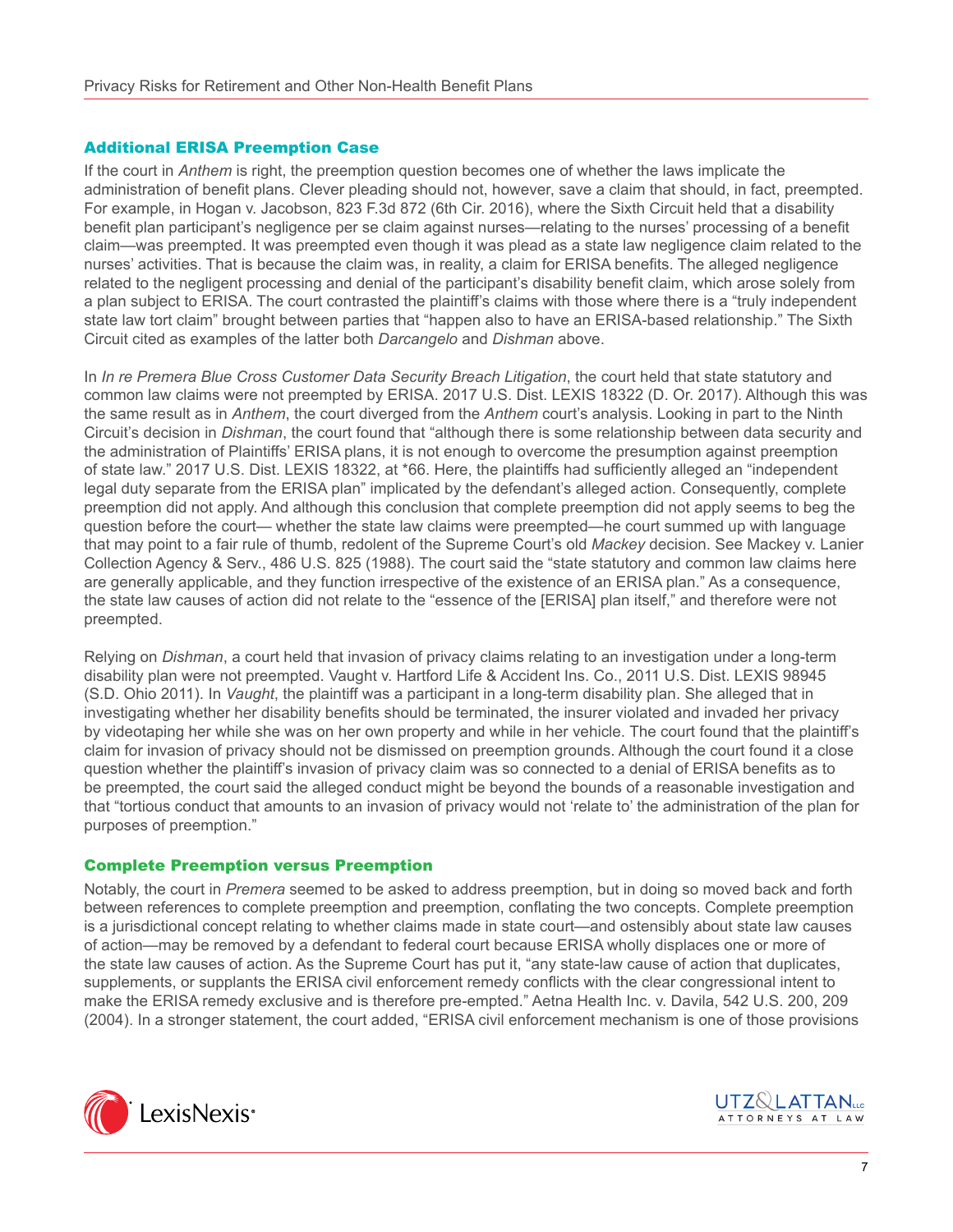with such 'extraordinary pre-emptive power' that it 'converts an ordinary state common law complaint into one stating a federal claim for purposes of the well-pleaded complaint rule.'" As a consequence, "causes of action within the scope of the civil enforcement provisions of [ERISA] § 502(a) [are] removable to federal court."

State law claims can be preempted without the defendant having a right under the complete preemption doctrine to remove a state court action to federal court. It is unnecessary for a claim to be completely preempted for it to be preempted. Where the issue is only whether a state law cause of action is preempted, and not the jurisdictional question involving complete preemption, the proper question is whether the state law "relates to" ERISA plans. In the discussion of *Anthem* above, a state law will generally relate to ERISA plans if the state law either has an impermissible "connection with" ERISA plans (generally because it either involves a central matter of plan administration or it interferes with nationally uniform plan administration) or the law makes "reference to" ERISA plans.

The reason some federal district courts, when attempting to address ERISA preemption, seem to lean on complete preemption cases might be they assume if claims are completely preempted they are, *a fortiori*, also preempted. This is sort of true. Complete preemption probably implies preemption, or something similar—the "something similar" because the state law claim is transformed into a federal claim. One way or another the state law claim is not going forward. Put differently, where there is complete preemption under the Supreme Court's framework in *Davila*, either the state law claim is transformed into a federal claim or it is preempted, whether or not that preemption occurs under ERISA. Here's how the Supreme Court put it in *Davila*, after reminding that removal is appropriate on complete preemption grounds, if both:

- The plaintiff could have brought the claim under ERISA Section  $502(a)(1)(B)$  (29 U.S.C. § 1132(a)(1)(B)).
- No other independent legal duty is implicated by the defendant's actions:

A state cause of action that provides an alternate remedy to those provided by the ERISA civil enforcement mechanism conflicts with Congress' clear intent to make the ERISA mechanism exclusive., and therefore would be preempted  $[:]$  . . . "[e]ven if there no express preemption [under ERISA Section 514(a)]." (Quoting Ingersoll-Rand Co. v. McClendon, 489 U.S. 133, 142 (1990)). 542 U.S. n.4.

So, complete preemption means the claims are preempted somehow. The frustrating point is that claims can be preempted without there being complete preemption, yet district courts are often not punctilious in keeping the two concepts straight. A court presented with a preemption question (and not whether it was proper to remove the case from state to federal court on complete preemption grounds) should be focused on preemption cases, not complete preemption cases.

For a further discussion on preemption, see [ERISA Preemption](https://advance.lexis.com/open/document/lpadocument/?pdmfid=1000522&crid=37f91802-7b7f-4999-bd83-d5336bac1651&pddocfullpath=%2Fshared%2Fdocument%2Fanalytical-materials%2Furn%3AcontentItem%3A5RGJ-WF01-FJTD-G3CC-00000-00&pddocid=urn%3AcontentItem%3A5RGJ-WF01-FJTD-G3CC-00000-00&pdcontentcomponentid=231516&pdteaserkey=sr0&pditab=allpods&ecomp=-vtg&earg=sr0&prid=eb029619-d609-4f41-a7fa-26ed0b8d3f24) and The Law of Life and Health Insurance § 1A.02.

# ACTIONS TO MITIGATE PRIVACY RISK

## Fiduciary Prudence

Fiduciary prudence is about process. Even though ERISA does not specifically require it, it may be wise for plan fiduciaries to start considering, and addressing, privacy and security concerns as they relate to retirement, disability, and other plans not subject to HIPAA standards. While no foolproof processes can be implemented, as a matter of procedural prudence it may be time to start what may be an interminable and tedious process of considering, and continually improving, plan security and protecting private information.



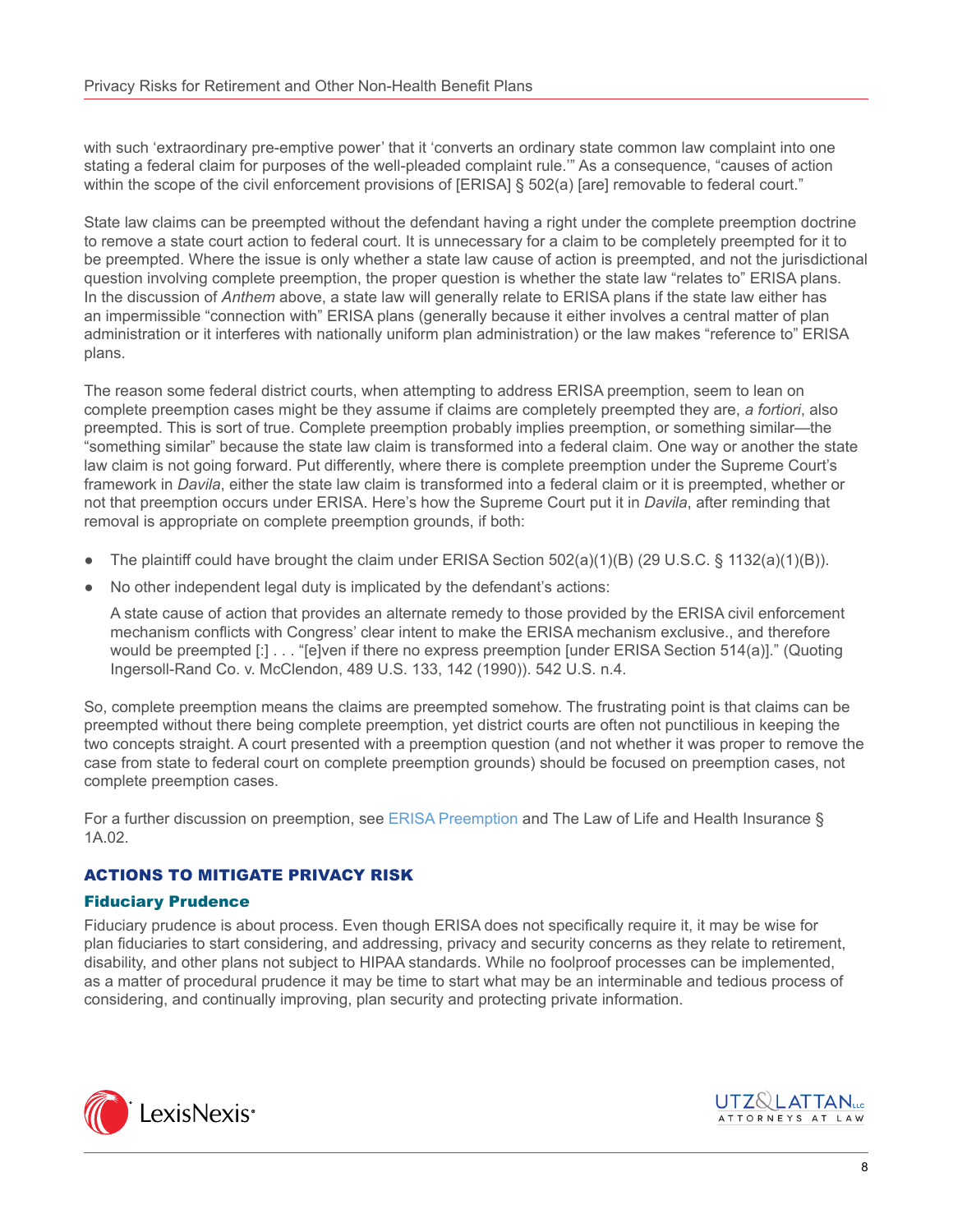Fiduciaries can take a few basic, and not especially painful, steps to start. These steps may be adequate for the time being, at least in satisfying fiduciary's ERISA prudence obligations.

## Security and Privacy Processes

The most important step may be to focus on the security and privacy of information in the hands of plan vendors. Retirement plan recordkeepers, trustees, and other financial institutions are typically a greater target for those seeking access to confidential information than is any one employer or other plan sponsor. That is because plan vendors hold data for lots of plans (and other, non-plan clients). That data will often include information that could lead to the theft of plan participants' identities, such as where a retirement plan vendor associates names with social security numbers.

Stolen participant information was reportedly used in June 2016 to take \$2.6 million in unapproved loans from the Chicago Deferred Compensation Plan, a large, \$3.6 billion, Section 457(b) plan. The loans were taken from 58 participant accounts, but the recordkeeper reportedly restored the filched monies within five days.

The compromise of a retirement plan recordkeeper's system could lead to unauthorized benefit payments, such as withdrawals from 401(k) accounts. If fiduciaries follow a proper and properly disclosed process, those fiduciaries may be shielded from liability arising from a data breach.

*Foster v. PPG Industries* illustrates this point. 693 F.3d 1226 (10th Cir. 2012). In *Foster*, a former employee lost all the monies in his 401(k) account when his ex-wife misappropriated them after the participant moved away from the address he left on record with the 401(k) plan. The participant sued his former employer and the 401(k) plan to recover the monies stolen from his account. The court did not require the plan administrator to reimburse the participant for the amount the ex-wife improperly took, reasoning that the plan administrator properly disclosed to participants the plan's procedures for requesting distributions electronically and closely followed those procedures.

Those procedures included:

- An automated system enabling participants to access accounts online
- Notifying participants about how to use the system –and–
- Notifying participants about upcoming enhanced security measures, which included using unique user IDs, rather than social security numbers, and more complex password requirements

Even with a well-designed process, though, failures can occur. The plaintiff in *Foster* had his account compromised due to the plan sending mail to the participant's former residence, as the participant never notified the plan sponsor of his change of address. This allowed the ex-spouse to use the enhanced security measures to gain unauthorized access to the account and wipe out the assets in the account.

## Unauthorized Access to Plan Data

Bad actors have posed a risk to benefit plans for some time. The American Institute of Certified Public Accountants (AICPA) reported to the DOL's Advisory Council on Employee Welfare and Pension Benefit Plans that, by 2011, data breaches had occurred in pension plans from:

● Unauthorized user hacking into the plan administrative system after gaining administrative privileges to the accounts and changing account information followed by a fraudulent distribution of funds from the participants' accounts to the unauthorized user



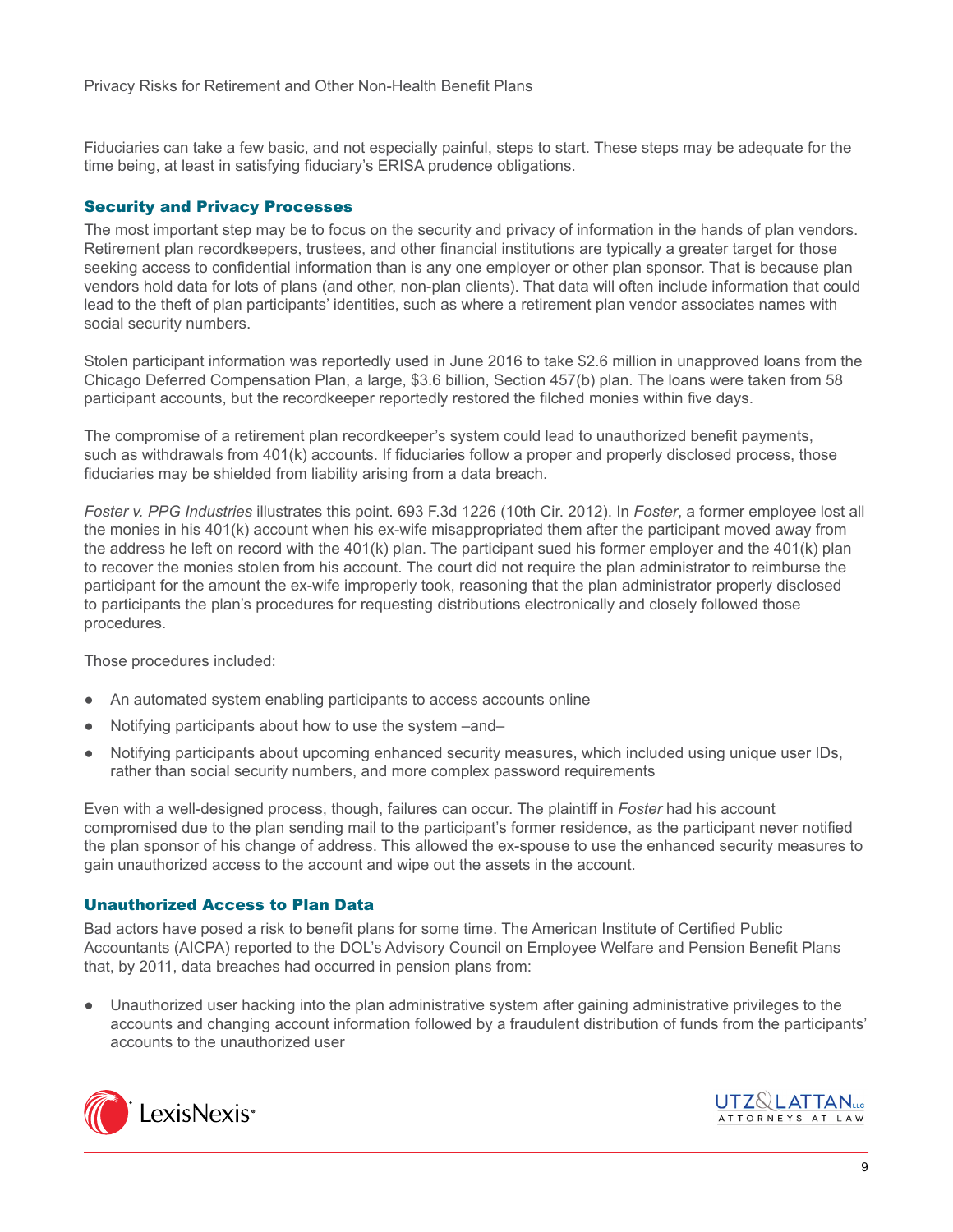- o The hacker gained access to the system by planting a virus on the company's computer. It is believed the virus enabled the hacker to capture keystrokes when made by an authorized person, enabling the hacker to capture login information and passwords of the plan participants.
- Unauthorized person logging into broker website, entering ID and password, and securing payment sent to a name different from the name on the account
- Person hacking into database to gain access to over 500,000 participants' PII due to failure of the plan (and administrators) to install security system updates
- Email hoax (phishing attack) that directed participants to a look-alike website prompting participants to share personal data including Social Security numbers (SSNs)
- Employee downloading confidential information for over 450,000 participants to a home computer
- Several examples related to the ease with which PII was fraudulently obtained from laptops
- Multiple examples involving SSNs on printed communications that were, often, either mailed to wrong addresses or the information was made visible to others
- Employee stealing electronic tapes that contained PII of plan participants and/or beneficiaries
- Auditors who received CDs with PII of participants and beneficiaries in benefit plans they did not currently audit –and–
- Payroll provider using the same password for all clients when the payroll system was established

#### [ERISA Advisory Council, Privacy and Security Issues Affecting Employee Benefit Plans, \(Nov. 2011\).](https://www.dol.gov/sites/default/files/ebsa/about-ebsa/about-us/erisa-advisory-council/2011-privacy-and-security-issues-affecting-employee-benefit-plans.pdf)

#### Ransomware

The cybersecurity risks for benefit plans do not relate solely to the potential for the theft of participants' identities or fraudulent benefit payments. There is also the risk of a ransomware attack, with the attendant possibility of crippling plan administration. For example, a security breach at a plan reportedly occurred when a hacker gained control of one of the union's computer servers. The hacker demanded three Bitcoins to restore access to records relating to the plan, which reportedly held over \$500 million in assets. The ransom was apparently not paid, and a backup server allowed the plan to continue operations.

#### Improving Data Security Processes

To improve data security processes, plan fiduciaries may wish to start with the plan's vendors. Plan fiduciaries may find it easier to take meaningful steps with vendors than to reshape the internal information technology processes at the plan sponsor. For most single employer plans benefit plan data is handled through a human resources or employee benefits department merely a part of the larger employer. That HR (or benefits) department will often not have a separate information technology system, nor a dedicated information technology staff. Instead, its ability to effect IT changes helpful from a security and privacy perspective will turn on the HR/ benefits department's ability to convince the employer either to change its company-wide system or to devote IT resources to the creation and maintenance of special systems within the HR or benefits function. Given the scarceness of IT resources at most employers, this may prove a tall order. It doesn't mean one doesn't try, when appropriate, to implement system changes internally that will help protect the privacy and security of benefit plan information, but the low-hanging fruit may instead lie in vendor relationships. Although we know from experience in complying with HIPAA there are non-IT driven steps one can take to improve privacy practices, the ability of a benefits department to improve IT security itself will typically depend on the cooperation and availability of other resources at the employer (or other plan sponsor).



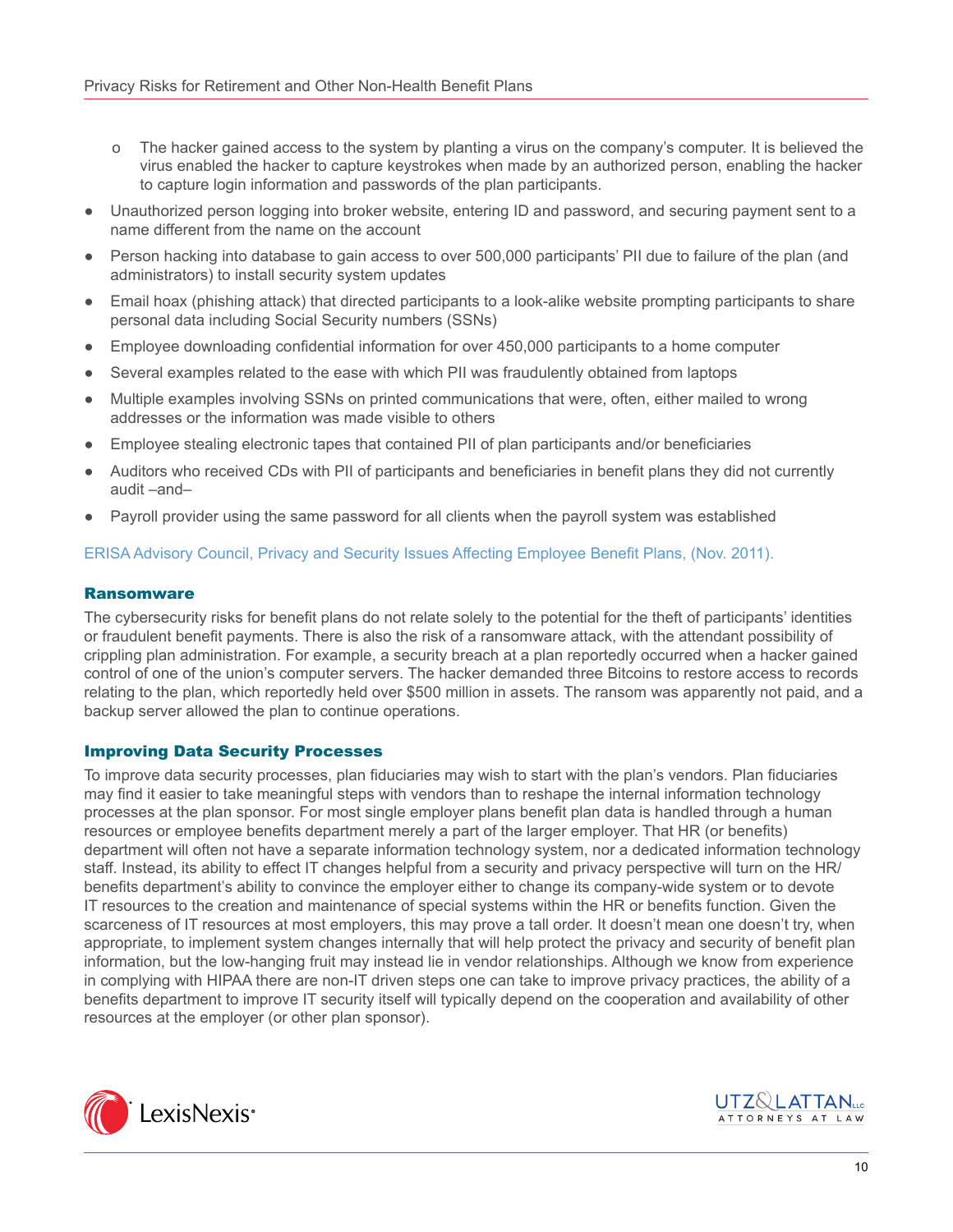## Requests for Proposals

In requests for proposal (RFPs), fiduciaries may wish to inquire about the privacy and security standards vendors have in place. Fiduciaries may wish to ask for copies of AICPA System and Organization Control (SOC) Reports. A precursor of these reports were the SAS 70 reports. For a checklist on implementing RFPs for ERISA plan services, see [Request for Proposal Checklist \(Retirement Plan Service Provider\).](https://advance.lexis.com/open/document/lpadocument/?pdmfid=1000522&crid=4eb9990d-e50c-4d6e-8198-d6b62c8f5a55&pddocfullpath=%2Fshared%2Fdocument%2Fforms%2Furn%3AcontentItem%3A5PG0-3421-JNCK-22VF-00000-00&pddocid=urn%3AcontentItem%3A5PG0-3421-JNCK-22VF-00000-00&pdcontentcomponentid=231525&pdteaserkey=sr0&pditab=allpods&ecomp=-vtg&earg=sr0&prid=14055923-883d-43f3-b70c-e37ddc0b8bdf)

## System and Organization Controls (SOC) Reports

There are three types of SOC reports: SOC 1, SOC 2, and SOC 3. Customers of service organizations, such as fiduciaries and plan sponsors of benefit plans, can use SOC reports to help evaluate the effect on the vendor's financial statements of controls that the vendor has in place. One may wonder why statements about the effect of controls on the vendor's financial statements would be of value to plan fiduciaries. The answer is that two of the three types of SOC reports—SOC 2 and SOC 3 reports—address cybersecurity controls at the vendor level. These are relevant to:

- The security, availability, and processing integrity of the systems the vendor uses to process customers' data –and–
- The confidentiality and privacy of the information processed by these systems

## [SOC for Service Organizations: Information for Service Organizations, AICPA.](https://www.aicpa.org/interestareas/frc/assuranceadvisoryservices/serviceorganization-smanagement.html)

**SOC 2 reports**. There are two types of SOC 2 reports:

- **Type 1 report**. A Type 1 report addresses the fairness of the vendor's description of the vendor's system and the suitability of the design of the vendor's controls to achieve the vendor's objectives.
- **Type 2 report**. A Type 2 report, which would be more useful, not only includes the Type 1 report information, but also reports on the operating effectiveness of the vendor's controls. So, it addresses not only whether the vendor has fairly described its system and the suitability of the design of the system to achieve its goals, but also whether it works in operation.

SOC 2 reports are said to be generally restricted. This presumably means their dissemination is restricted to management of the service organization, user entities that are customers of the service organization (such as plans, fiduciaries, and plan sponsors), and auditors of the users. In contrast, SOC 3 reports are general use reports that can be freely distributed.

**SOC 3 report**. A SOC 3 report is designed to meet the needs of users who do not have the need for or the knowledge necessary to make effective use of a SOC 2 report but need assurance about the controls at a service organization relevant to:

- **Security**
- Availability
- Processing integrity
- Confidentiality –or–
- Privacy



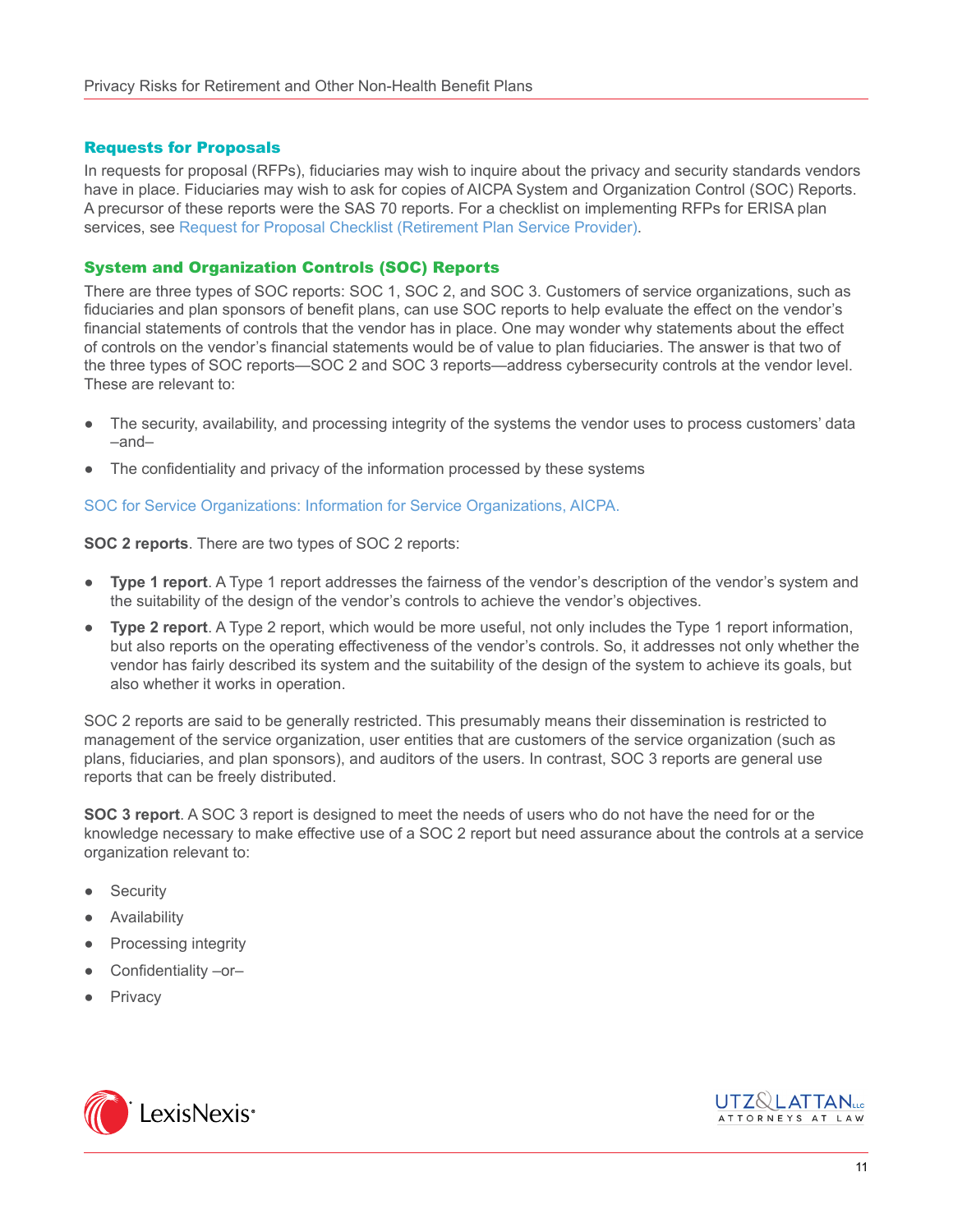As between SOC 2 and SOC 3, the AICPA has indicated that if customers need to understand the details of the processing and controls at a service organization vendor, and the tests performed by the service auditor and the results, a SOC 2 report is the right choice. If customers do not have the need for, or the ability to understand, these details, a SOC 3 report may be an appropriate choice.

The AICPA has also developed a cybersecurity risk management reporting framework enabling organizations to communicate about the effectiveness of their cybersecurity risk management programs. This includes a new SOC for cybersecurity engagement, through which a CPA can report on an organization's "enterprisewide cybersecurity risk management program." The resulting SOC for cybersecurity is intended, in part, to help business partners of the audited vendor gain a better understanding of the vendor's cybersecurity efforts. A starting place may be to ask prospective vendors in RFPs about the availability of SOC 2, SOC 3, or SOC for cybersecurity reports. As an alternative to a SOC report, plans might consider requesting a certification under the [Health Information Trust Alliance](https://hitrustalliance.net/) (HITRUST).

## Cybersecurity Assessment Tools

For recordkeepers and other vendors affiliated with financial institutions, ask for the results of their vulnerability assessment to cybersecurity risks under the Cybersecurity Assessment Tool developed by the Federal Financial Institutions Examination Council (FFIEC). This is a tool designed to help financial institutions identify risks and determine their cybersecurity preparedness. For more information, see [ERISA Advisory Council, Cybersecurity](https://www.dol.gov/sites/default/files/ebsa/about-ebsa/about-us/erisa-advisory-council/2016-cybersecurity-considerations-for-benefit-plans.pdf)  [Considerations for Benefit Plans](https://www.dol.gov/sites/default/files/ebsa/about-ebsa/about-us/erisa-advisory-council/2016-cybersecurity-considerations-for-benefit-plans.pdf) at 3 (2016).

## SEC Regulation S-P and FTC Red Flag Rules

With vendors that are investment advisors (or brokers, dealers, transfer agents, or investment companies), SEC Regulation S-P requires adopting policies and procedures reasonably designed to meet various security and confidentiality objectives. Certain financial institutions are required by the Federal Trade Commission (FTC) "Red Flag" rules to have and implement a written identity theft program. [FTC: Fighting Identity Theft with the Red Flags](https://www.ftc.gov/tips-advice/business-center/guidance/fighting-identity-theft-red-flags-rule-how-guide-business)  [Rule: A How-to Guide for Business](https://www.ftc.gov/tips-advice/business-center/guidance/fighting-identity-theft-red-flags-rule-how-guide-business) (May 2013). For financial institutions and others subject to the SEC regulation or FTC Red Flag rules, ask about their compliance with those requirements.

For an example of an SEC enforcement action relating to cybersecurity and failing to meet the requirements of Regulation S-P, see the SEC, [Administrative Proceeding Order, Morgan Stanley Cease and Desist \(June 8, 2016\)](https://www.sec.gov/litigation/admin/2016/34-78021.pdf). In that order, Morgan Stanley Smith Barney LLC agreed to pay a \$1 million penalty to settle charges relating to the failure to protect customer information, some of which was hacked and offered for sale online. The SEC order found that Morgan Stanley failed to adopt written policies and procedures reasonably designed to protect customer data, and between 2011 and 2014 a then-employee impermissibly accessed and transferred to his personal server data relating to approximately 730,000 accounts. This data was ultimately hacked by third parties. For a summary of SEC cybersecurity enforcement actions, see [SEC: Cybersecurity Enforcement Actions](https://www.sec.gov/spotlight/cybersecurity-enforcement-actions).

# Vendor Contracts

When contracting with new vendors, consider incorporating into the contract elements of a typical HIPAA business associate agreement. These might include:

- Rules on who the vendor can communicate with (e.g., who the vendor can communicate with at the employer or other plan sponsor)
- How the vendor handles internal data at rest and data in motion (perhaps applying Department of Health and Human Services–approved technology standards for data in motion, including encryption)



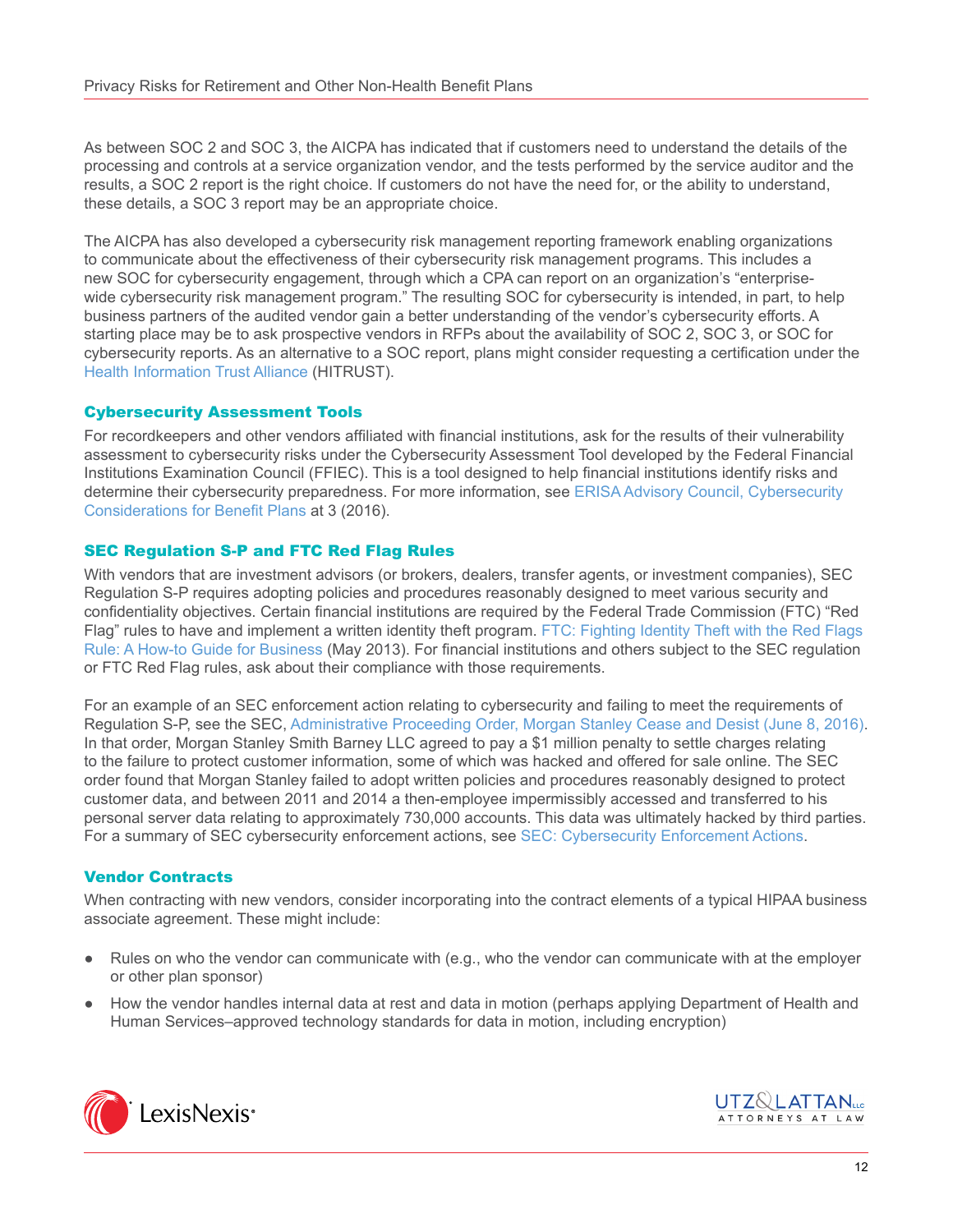- Breach notification obligations (including requiring the vendor to handle notifications to participants and other affected individuals)
- An obligation to impose similarly protective constraints on its subcontractors and vendors to whom it may disclose personally identifiable information
- The destruction, return, or other disposition of PII upon termination of the arrangement
- What uses of PII are permitted –and–
- Indemnification of the plan, fiduciaries, and employer or other plan sponsor if a breach occurs a violation of the law

In new vendor contracts, fiduciaries may also wish to require vendor representations, and indemnification protections, addressing all state and federal legal requirements, as well as industry standards, relating to security and privacy (and presumably other laws as well). Comprehensive representations and indemnification would presumably cover not only violations of the state privacy statutes mentioned above, but also federal laws governing particular industries, such as the Gramm-Leach-Bliley Act, the Fair Credit Reporting Act, and the Fair and Accurate Credit Transaction Act.

On compliance with industry standards, it may be worth requesting a commitment to comply with International Organization for Standardization (ISO) Information Security Standards 27001 and 27002, and asking the vendor to maintain certification it has met these standards. See [Int'l Organization for Standardization](https://www.iso.org/home.html).

## Request Reports from Existing Vendors

Though it may be more difficult, fiduciaries may wish to take steps with existing vendors like those described above for new vendors. So, for example, it may make sense to ask existing vendors for SOC reports, and incorporate into agreements the contractual provisions described above upon the renewal, extension, or amendment of existing agreements.

## SAFETY Act

Plan sponsors may wish to consider retaining vendors that use technology having received designation or certification under the Support Anti-Terrorism by Fostering Effective Technologies Act of 2002, Pub. L. No. 107- 296 (SAFETY Act). See Dep't of Homeland Security, Safety Act. Compliance with SAFETY Act standards may, however, not be cost-effective. See [ERISA Advisory Council Report](https://www.dol.gov/sites/default/files/ebsa/about-ebsa/about-us/erisa-advisory-council/2016-cybersecurity-considerations-for-benefit-plans.pdf) at 11.

## Suggested Plan Sponsor Actions

Besides the steps required of third-party vendors, plan fiduciaries may wish to take internal steps to safeguard PII, including those affecting operations of the plan sponsor. These could include:

- Applying HIPAA-like policies to non-HIPAA data
- Becoming familiar with state statutes –and–
- **Exploring cybersecurity insurance**

## Apply HIPAA Policies to PII

A reasonable and achievable model for improving internal security and privacy controls may be the plan sponsor's existing HIPAA privacy and security procedures. Not all of the standards in those procedures must be applied regarding retirement or other non-health plan data, but the plan sponsor might consider whether application of a



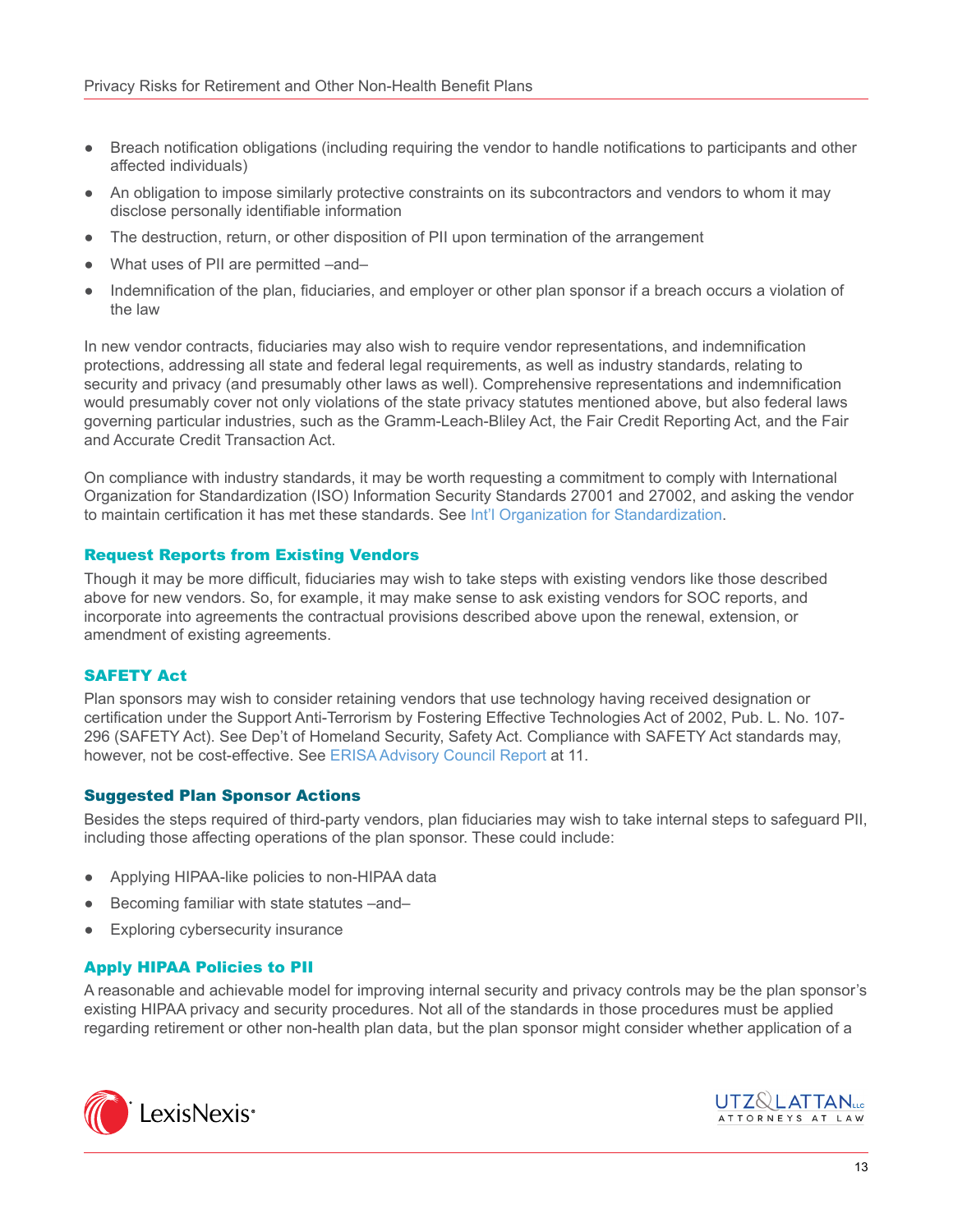stripped-down version of those processes to PII might be appropriate. Something more robust might make sense regarding information that involves an individual's health or other information an employer could be accused of misusing (e.g., to fire an employee). The obvious example would be information relating to disability benefit claims. Showing that a manager who fired an employee had no access to information about the employee's disability could prove helpful should the employee make an Americans with Disabilities Act or ERISA Section 510 claim.

It may also make sense to borrow other, low-tech practices, from the employer's or other plan sponsor's HIPAA policies and procedures. These could include simple steps such as the routine use of locked file cabinets, shredding of documents, and not leaving papers with PII sitting at vacant desks or left at photocopying stations.

## Review Compliance with State Statutes

The suggestions above relate primarily to satisfying fiduciaries' prudence obligation under ERISA. Because of the real possibility that generally applicable state statutes relating to privacy and security will not be preempted by ERISA, fiduciaries should become familiar with state laws that may apply to their plans. A good starting point would be to examine the statutes in force in the states in which the plan is situated or has participants.

#### Obtain Cybersecurity Insurance

Fiduciaries may wish to explore the possibility of purchasing insurance policies explicitly covering cybersecurity and privacy risks. In doing so, fiduciaries should carefully examine existing coverage they have under fiduciary liability insurance policies. The likelihood is that existing fiduciary liability insurance coverage will not cover risks relating to liability that results from state law causes of action (that are not preempted), as opposed to liability resulting from a breach of an ERISA fiduciary duty relating to a privacy or security breach. Importantly, cybersecurity insurance may provide coverage not only for liability resulting from a security breach, but may also help cover the costs of any required notifications and other recovery steps associated with a privacy or security breach, even if the breach has not, and may never, trigger a liability claim by an injured party.

For a further discussion about the benefits of cybersecurity insurance, see Why the Insurance Industry Cannot Protect Against Health Care Data Breaches, 19 J. Health Care L. & Policy 271, Part III.

## Other Steps

For further suggestions about possible approaches for increasing privacy and security protections, particularly at the employer or other plan sponsor level (as opposed to at the vendor level), fiduciaries may wish to refer to the ERISA Council Report. See [ERISA Advisory Council Report](https://www.dol.gov/sites/default/files/ebsa/about-ebsa/about-us/erisa-advisory-council/2016-cybersecurity-considerations-for-benefit-plans.pdf). The report includes a great deal of helpful information, including an appendix offering a framework and suggestions. These suggestions were influenced by the Cybersecurity Framework developed by the National Institute of Standards and Technology (NIST) of the U.S. Department of Commerce. Fiduciaries and plan sponsors may also wish to consult a NIST publication, Celia Paulsen & Patricia Toth, [Small Business Information Security: The Fundamentals](http://nvlpubs.nist.gov/nistpubs/ir/2016/NIST.IR.7621r1.pdf) (2016).

## RELATED CONTENT

#### Practice Notes

- **[Privacy Policies: Drafting a Policy](https://advance.lexis.com/open/document/lpadocument/?pdmfid=1000522&crid=abce6f6d-1486-4999-abfc-41b69e682675&pddocfullpath=%2Fshared%2Fdocument%2Fanalytical-materials%2Furn%3AcontentItem%3A5JG5-1CW1-FBV7-B3FR-00000-00&pddocid=urn%3AcontentItem%3A5JG5-1CW1-FBV7-B3FR-00000-00&pdcontentcomponentid=126220&pdteaserkey=sr0&pditab=allpods&ecomp=-vtg&earg=sr0&prid=963f43eb-b4ce-48e2-9edd-71b986887b10)**
- **[ERISA Preemption](https://advance.lexis.com/open/document/lpadocument/?pdmfid=1000522&crid=13300fee-6124-4415-8820-ef09b583ea38&pddocfullpath=%2Fshared%2Fdocument%2Fanalytical-materials%2Furn%3AcontentItem%3A5RGJ-WF01-FJTD-G3CC-00000-00&pddocid=urn%3AcontentItem%3A5RGJ-WF01-FJTD-G3CC-00000-00&pdcontentcomponentid=231516&pdteaserkey=sr0&pditab=allpods&ecomp=-vtg&earg=sr0&prid=90392043-b490-4fec-9253-fa361f5af8a1)**
- **[Fundamentals of ERISA Fiduciary Duties](https://advance.lexis.com/open/document/lpadocument/?pdmfid=1000522&crid=d3614770-22e2-4543-b1ec-f4bb68179c91&pddocfullpath=%2Fshared%2Fdocument%2Fanalytical-materials%2Furn%3AcontentItem%3A5K45-S491-JYYX-64Y2-00000-00&pddocid=urn%3AcontentItem%3A5K45-S491-JYYX-64Y2-00000-00&pdcontentcomponentid=126170&pdteaserkey=sr0&pditab=allpods&ecomp=-vtg&earg=sr0&prid=bb78cc53-983b-41d2-b9c2-3a9bcb4164ed)**



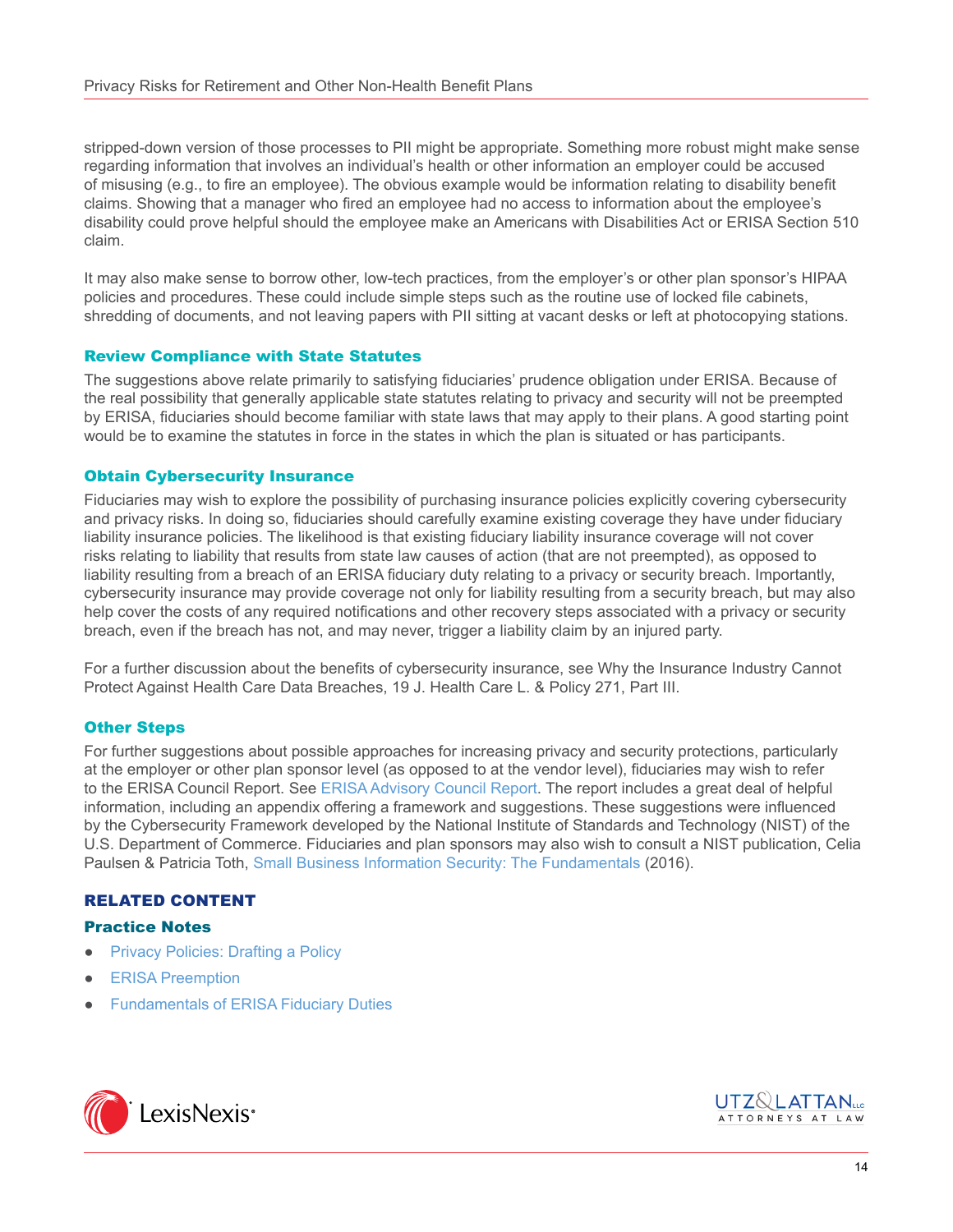- [HIPAA Privacy, Security, Breach Notification, and Other Administrative Simplification Rules](https://advance.lexis.com/open/document/lpadocument/?pdmfid=1000522&crid=69c5cb21-1e70-4c79-b56c-aee51b0c18b7&pddocfullpath=%2Fshared%2Fdocument%2Fanalytical-materials%2Furn%3AcontentItem%3A5PC6-JBC1-JW09-M1DK-00000-00&pddocid=urn%3AcontentItem%3A5PC6-JBC1-JW09-M1DK-00000-00&pdcontentcomponentid=231516&pdteaserkey=sr0&pditab=allpods&ecomp=-vtg&earg=sr0&prid=2d37f082-ed8a-41fe-a7e1-72095994a813)
- [Privacy and Data Security Considerations When Negotiating or Reviewing a Transaction or Agreement](https://advance.lexis.com/open/document/lpadocument/?pdmfid=1000522&crid=b0ac1a9a-3ee2-4249-9893-f379b4e5e36d&pddocfullpath=%2Fshared%2Fdocument%2Fanalytical-materials%2Furn%3AcontentItem%3A5JG5-1CW1-FBV7-B3FP-00000-00&pddocid=urn%3AcontentItem%3A5JG5-1CW1-FBV7-B3FP-00000-00&pdcontentcomponentid=126220&pdteaserkey=sr0&pditab=allpods&ecomp=-vtg&earg=sr0&prid=768e2abb-3c0a-47aa-b3dc-fab87baa7eeb)
- [Request for Proposal Checklist \(Retirement Plan Service Provider\)](https://advance.lexis.com/open/document/lpadocument/?pdmfid=1000522&crid=d514a803-6d07-4e14-972f-3e9edb95e16e&pddocfullpath=%2Fshared%2Fdocument%2Fforms%2Furn%3AcontentItem%3A5PG0-3421-JNCK-22VF-00000-00&pddocid=urn%3AcontentItem%3A5PG0-3421-JNCK-22VF-00000-00&pdcontentcomponentid=231525&pdteaserkey=sr0&pditab=allpods&ecomp=-vtg&earg=sr0&prid=5c7542ab-63aa-4a86-bd0d-d8abad831755)

## **Checklists**

● [Data Breach Notification Enforcement and Penalties State Laws Chart](https://advance.lexis.com/open/document/lpadocument/?pdmfid=1000522&crid=77034e8f-2e6f-4be4-8a99-14d90b38c740&pddocfullpath=%2Fshared%2Fdocument%2Fanalytical-materials%2Furn%3AcontentItem%3A5RVC-NRV1-F2F4-G1Y5-00000-00&pddocid=urn%3AcontentItem%3A5RVC-NRV1-F2F4-G1Y5-00000-00&pdcontentcomponentid=126220&pdteaserkey=sr0&pditab=allpods&ecomp=-vtg&earg=sr0&prid=d9a5c0ea-e4f7-43c7-9cbe-75f87177e8ff)